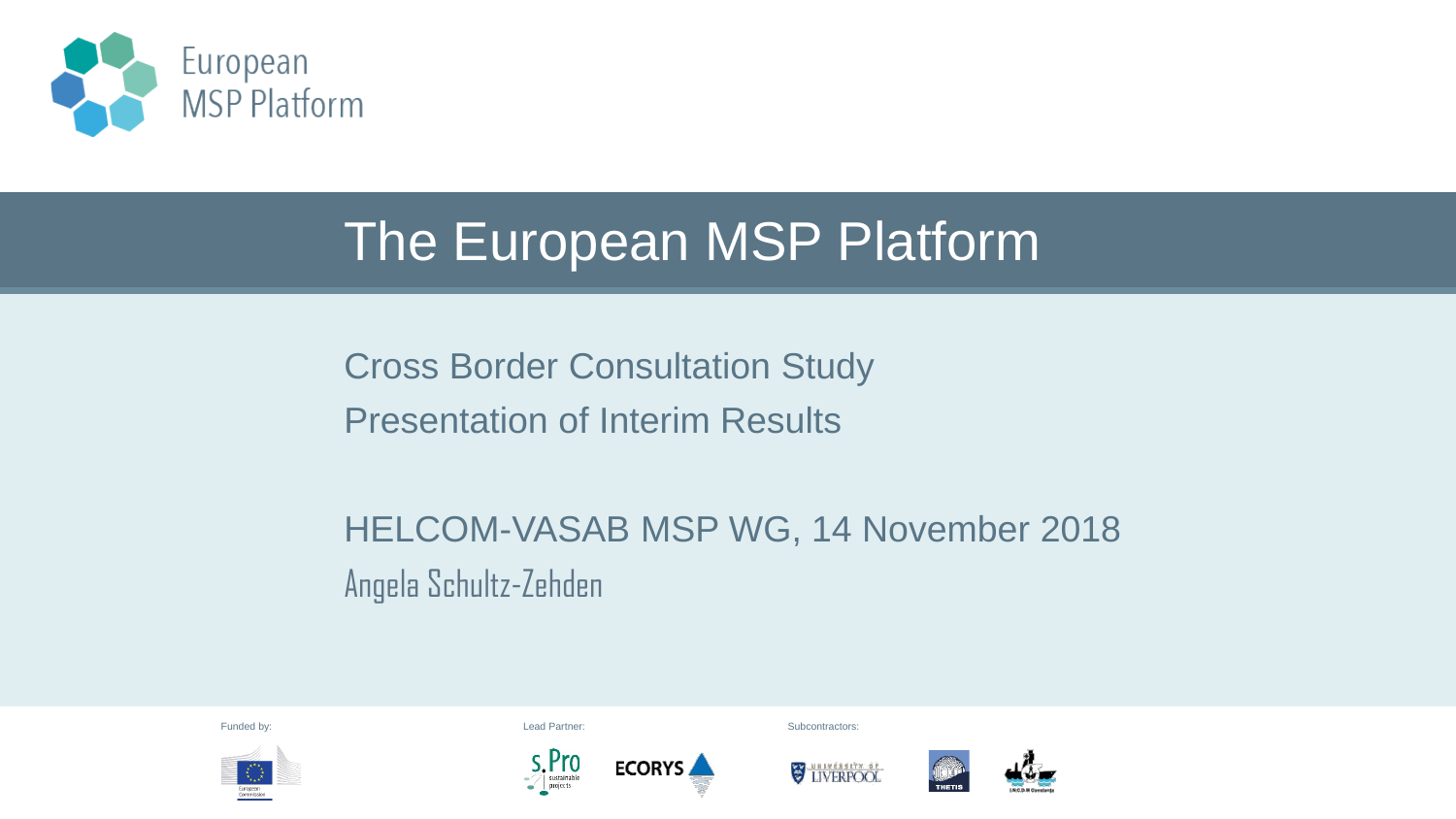# **Study objective**

- Inform the **design and execution** of cross-border **consultation** exercises:
	- Practical **"Give and take"** of information
	- Contribute to development of **coherent and coordinated maritime spatial plans** as called for in EU MSP Directive (Art. 11)
	- Engaging **third countries** (Art. 12)

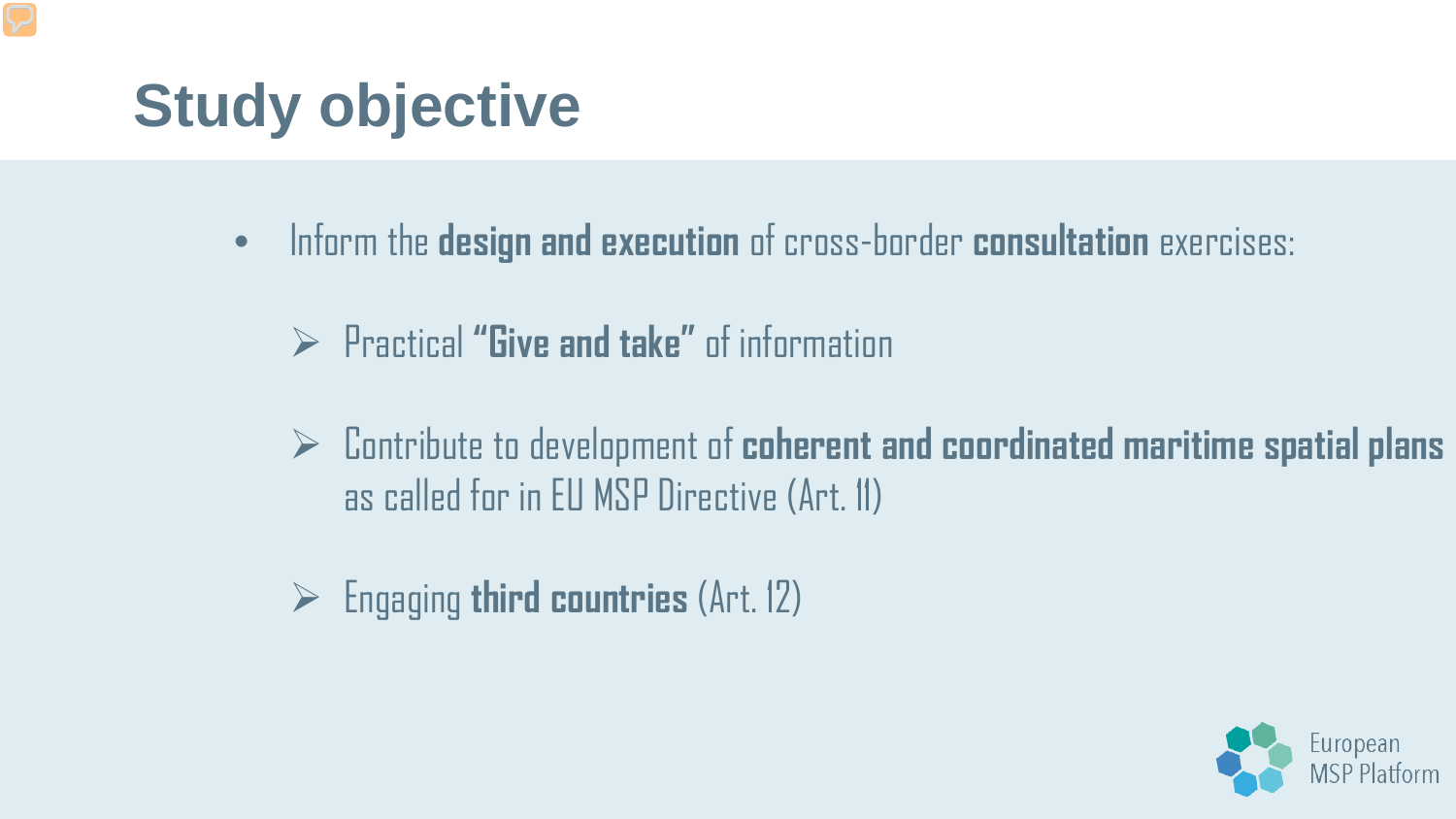### **Target audience**

- Member States who will need to consult neighbours on **"first generation"** maritime spatial plans
- Also those developing **"next generation"** plans which can be more detailed

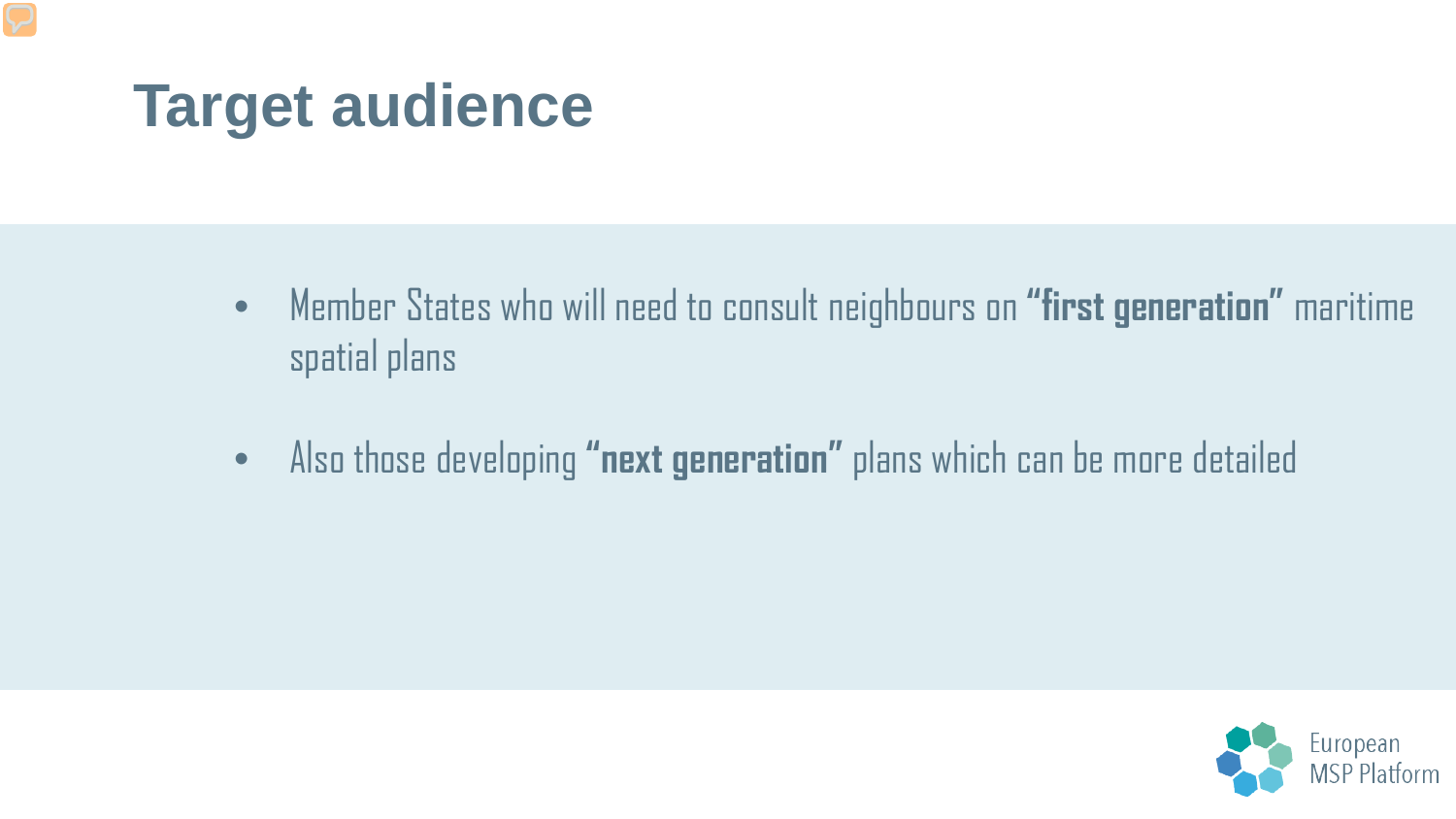## **Conceptual Framework**

- WHY is consultation necessary?
- WHICH countries should be consulted, and WHO should be consulted from within them?
- WHAT are the issues to be addressed in consultation?
- WHEN do neighbouring countries need to be engaged?
- HOW can consultation be effectively carried out?

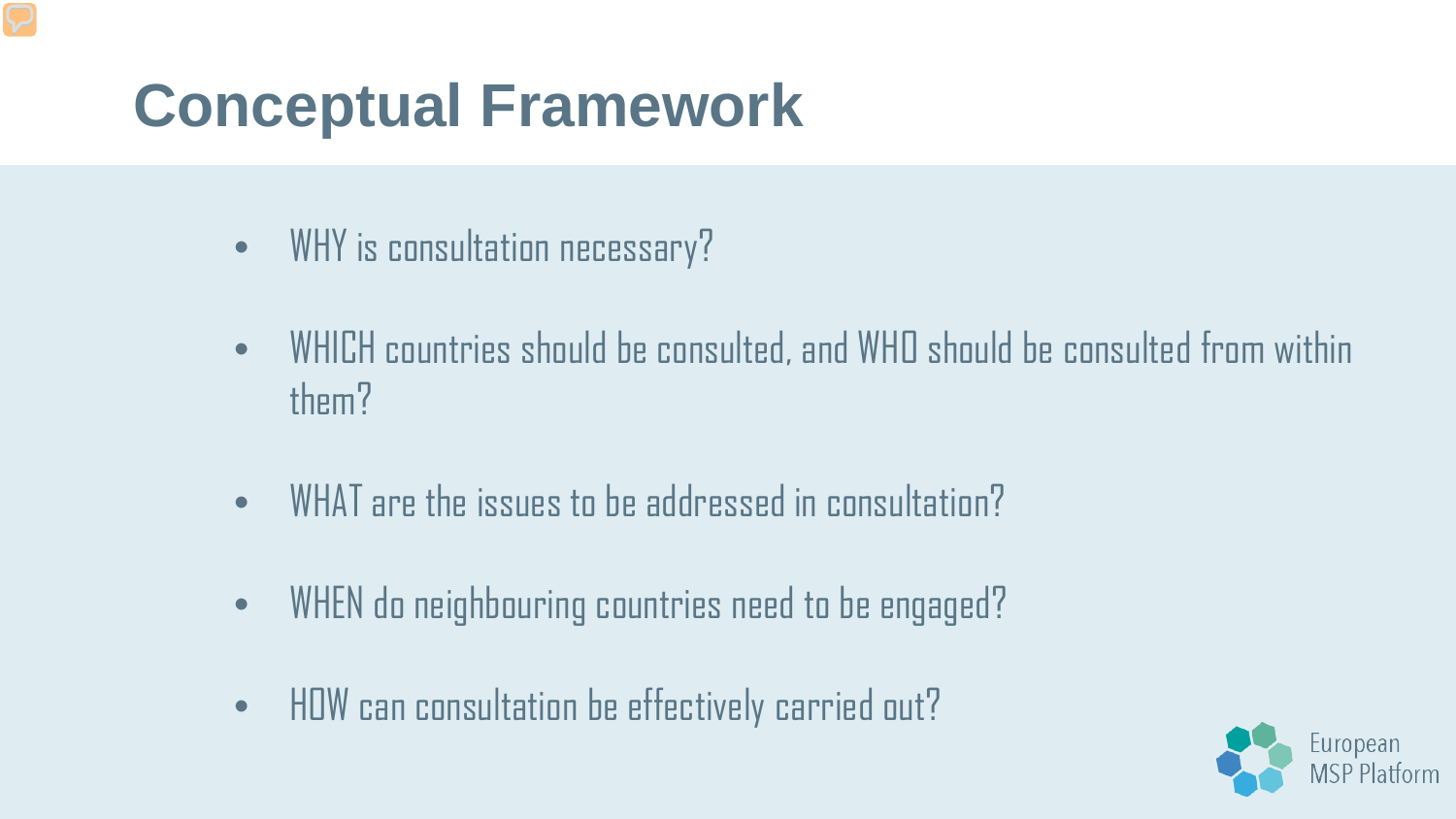# **Methodology**

- Establish a **baseline of existing cross-border consultation practice** among EU Member States:
	- **Desk research**  handbooks, guidelines, frameworks, studies
		- ◆ HELCOM-VASAB MSP WG Guidelines on transboundary consultations, public participation and co-operation
	- **Interviews** with MSP authorities, sea-basin cooperation mechanisms, and cross-border cooperation projects
	- Consultation **meetings**
		- ◆ Swedish Marine Spatial Planning consultation meeting, 19 June 2018

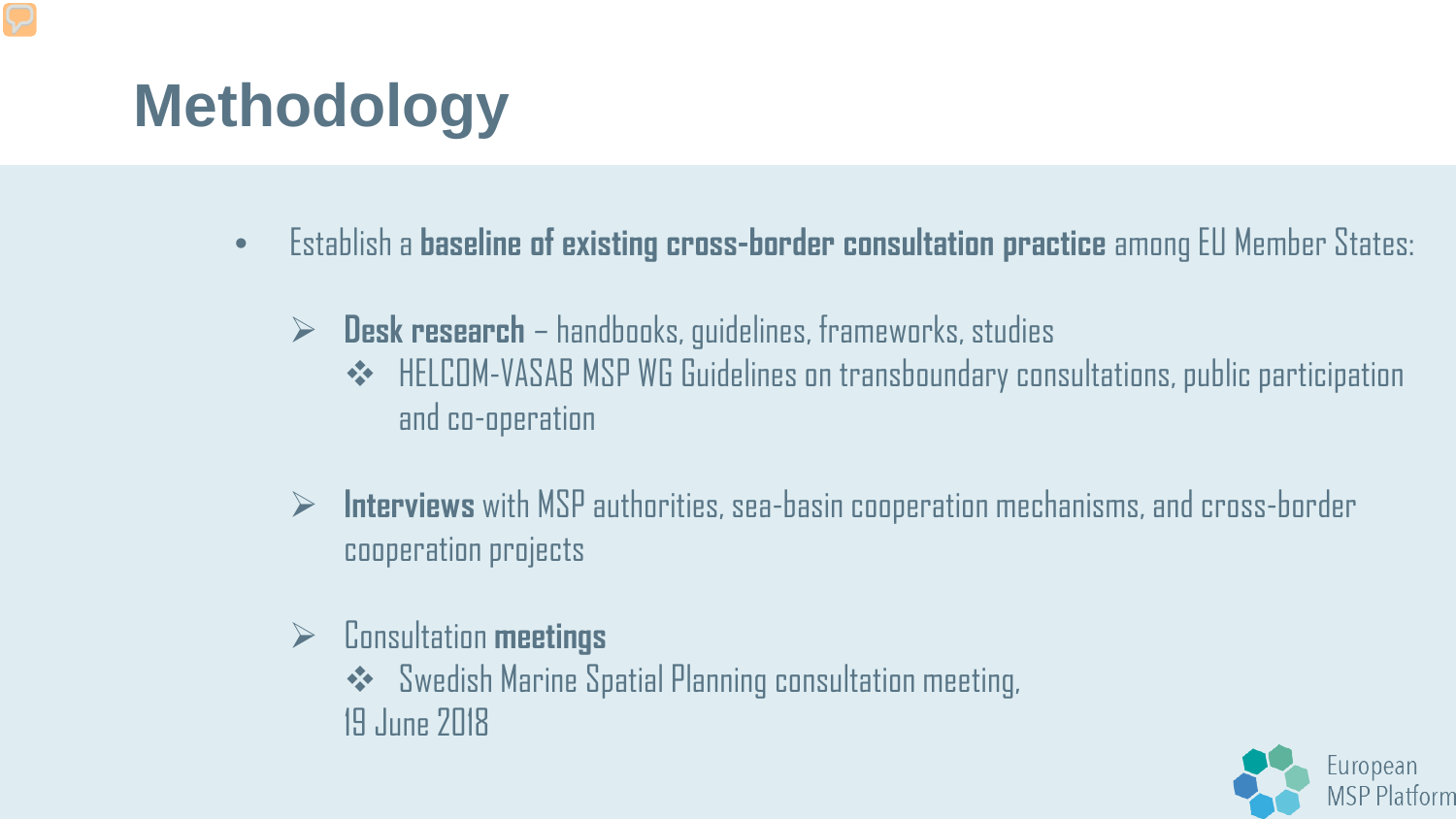

- Use conceptual framework to **identify key principles and suggested steps** of a consultation exercise
	- $\triangleright$  Both from perspective of country asking neighbours for feedback and opinions  $\mathsf{I}$ **requesting country**
	- Additional focus on country responding to such a request **responding country**

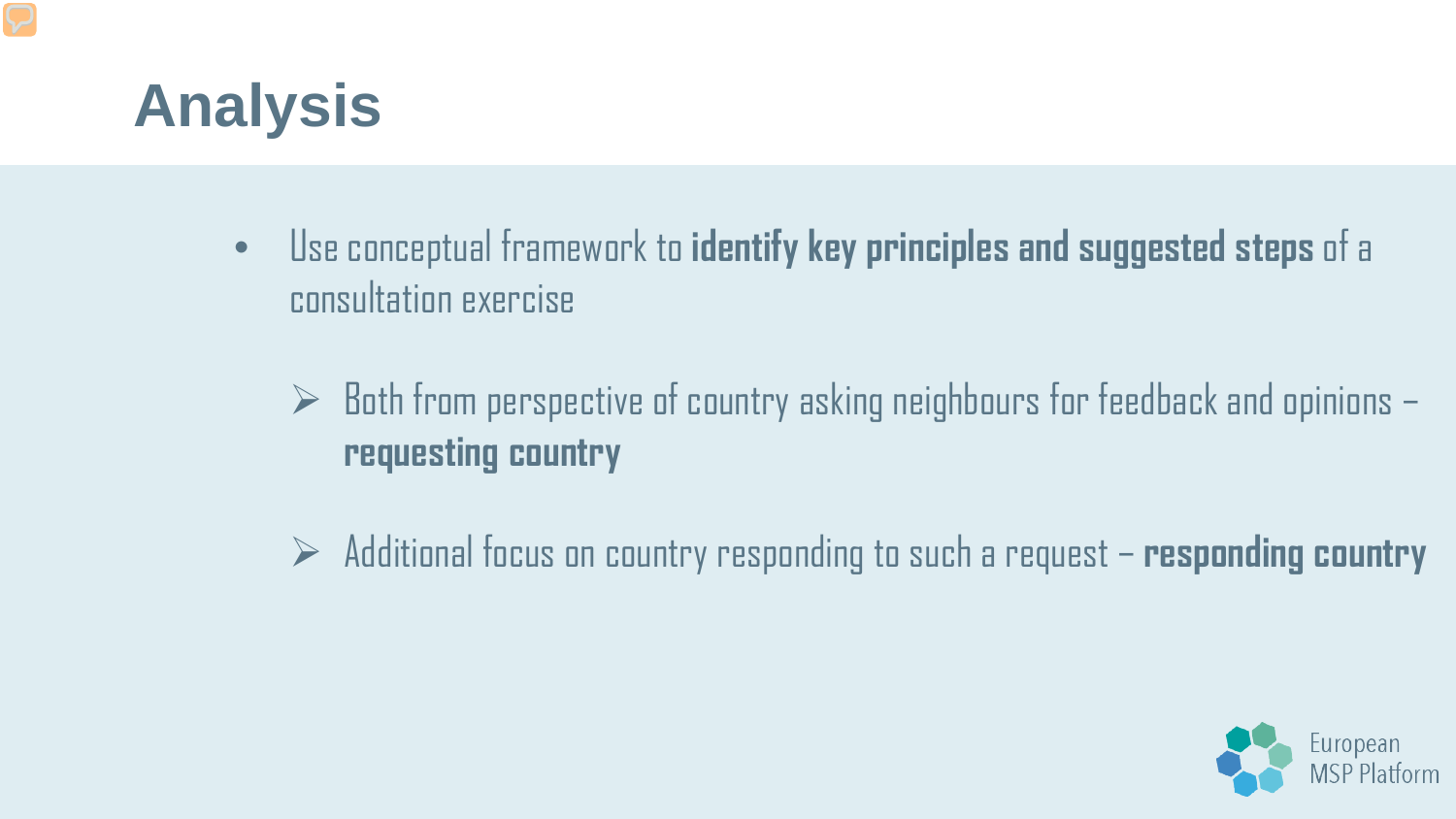## **Output**

- Main text with **findings, key principles and examples**
- **Points to consider -** recommended steps or tasks
	- Organised by **framework element**
	- Guide readers to practical information and **examples**
	- $\triangleright$  Intended to provide **points for consideration** not prescriptive

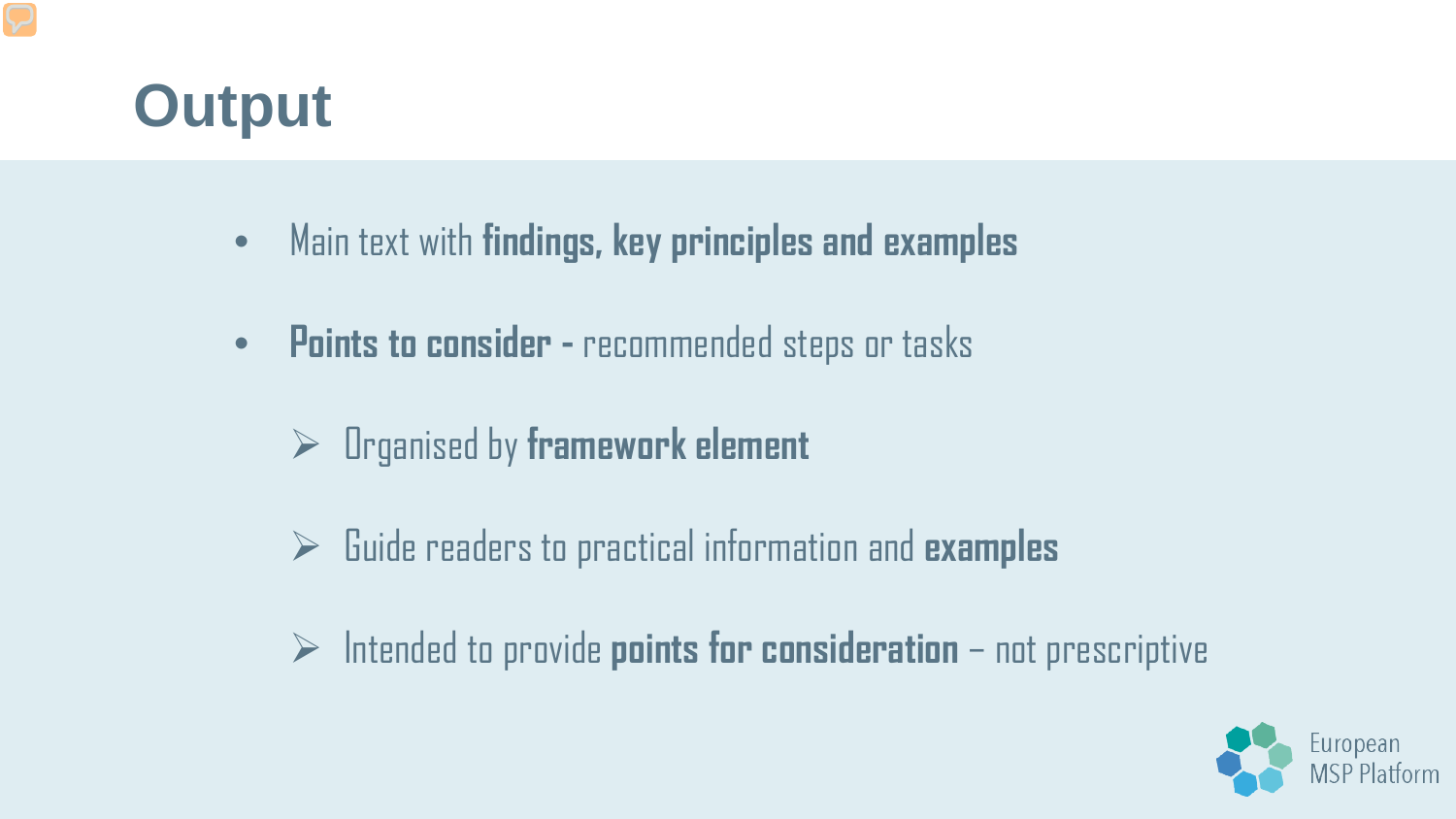## **Interim Results - WHY is consultation necessary?**

- **Legal reasons**  Espoo Convention (SEA), MSP Directive, national laws
- **Practical reasons**  avoid conflicts now and in the future, prevent unnecessary impacts (socio-economic as well as environmental) – what 'country' wants to know
- **Informal agreements**  developed as part of cross-border projects on **'hot spot' areas**

EXAMPLES: Baltic Scope Focus Areas from SW Baltic Case

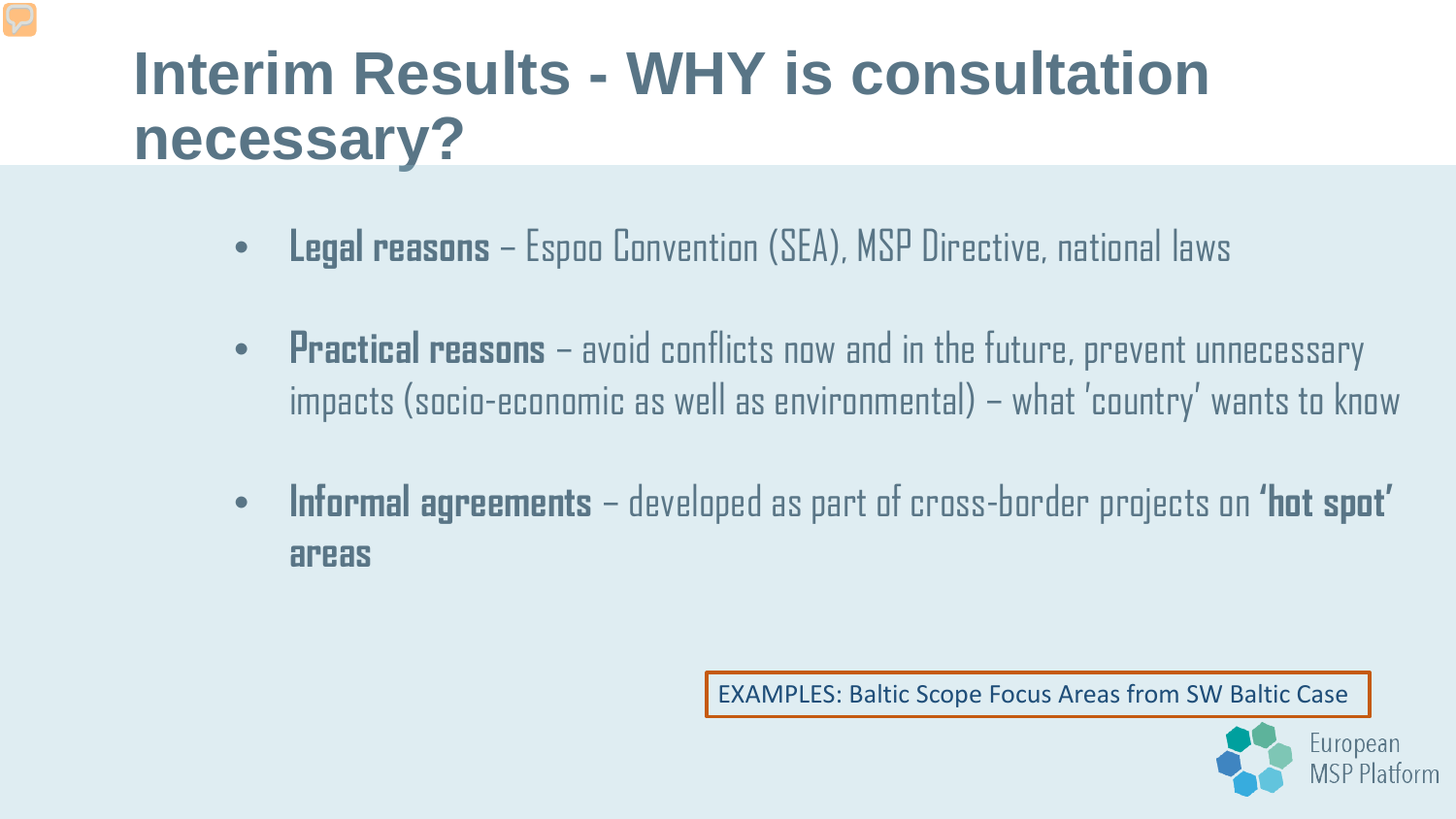#### **Interim Results – WHICH countries should be consulted, and WHO should be consulted from them?**

- Who might be **impacted**, who should provide **feedback**, who should be kept **informed**?
- Members States:
	- **Primary contacts**  MSP authorities and Espoo contact points
	- **Secondary contacts**  sub-national authorities, other relevant ministries, personal contacts
- Other **stakeholders**
	- From another country process defined with national MSP authority, cross-border cooperation mechanisms?
	- From own country direct vs. indirect involvement
- **Non-EU country**  Statutory process vs. Non-statutory / pilot process
- **Output of screening process = contact list**

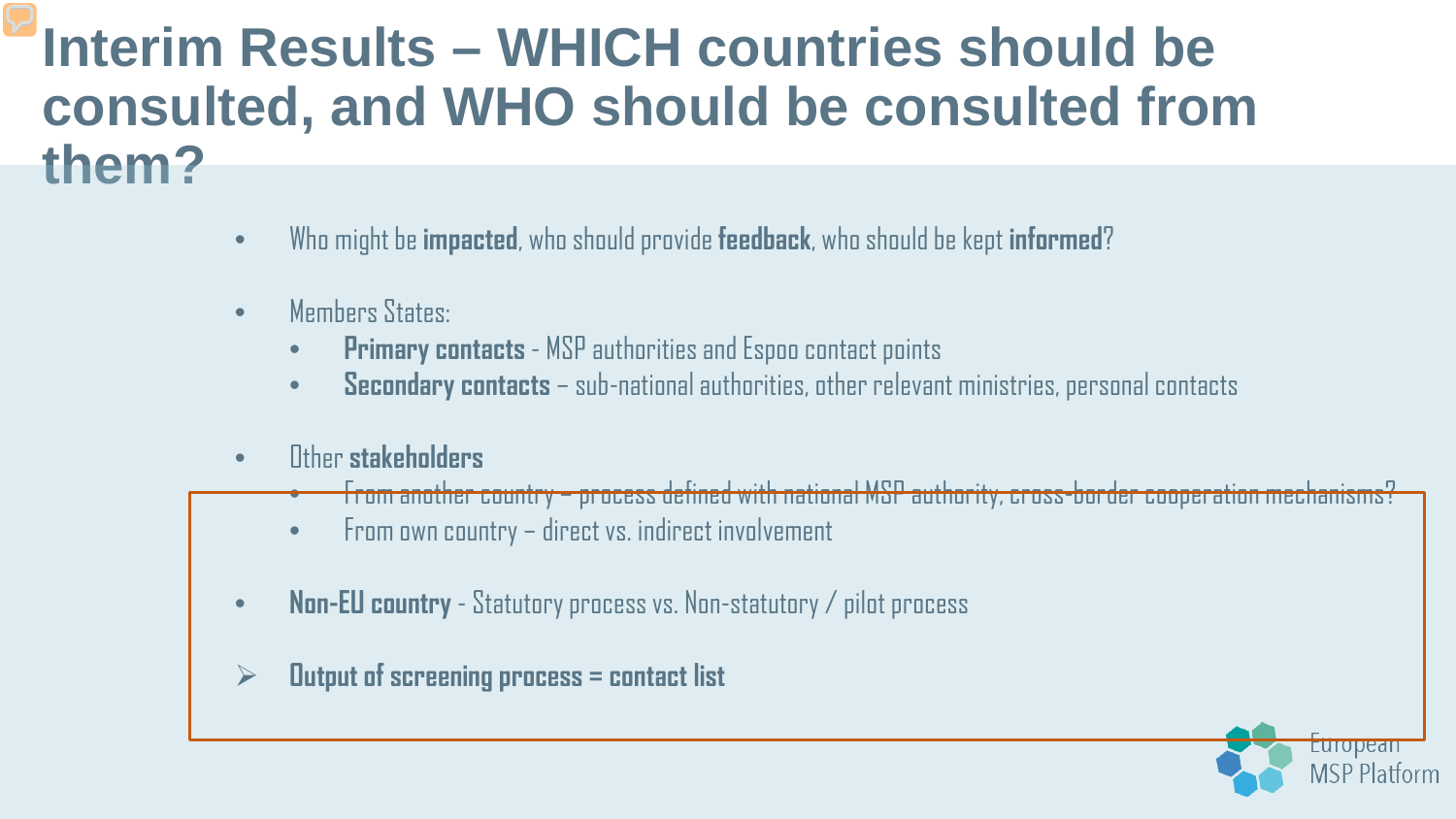### **Interim Results - WHAT are the issues to be addressed in consultation?**

- **Planning framework** issues
	- Strategies & policies

EXAMPLE: TPEA quality checklist for evaluating transboundary MSP

- Planning approaches understand each other's plans
- **Plan content** issues
	- Joint information sharing on transnational topics
	- Joint planning issues
	- Topics identified in national consultation
	- Joint planning areas 'hotspot area'

EXAMPLES: MARSPLAN Cross-border Mangalia-Shabla MSP, Latvia scenario exercise – shipping and energy

• Impacts on **ecosystem functions - SEA**

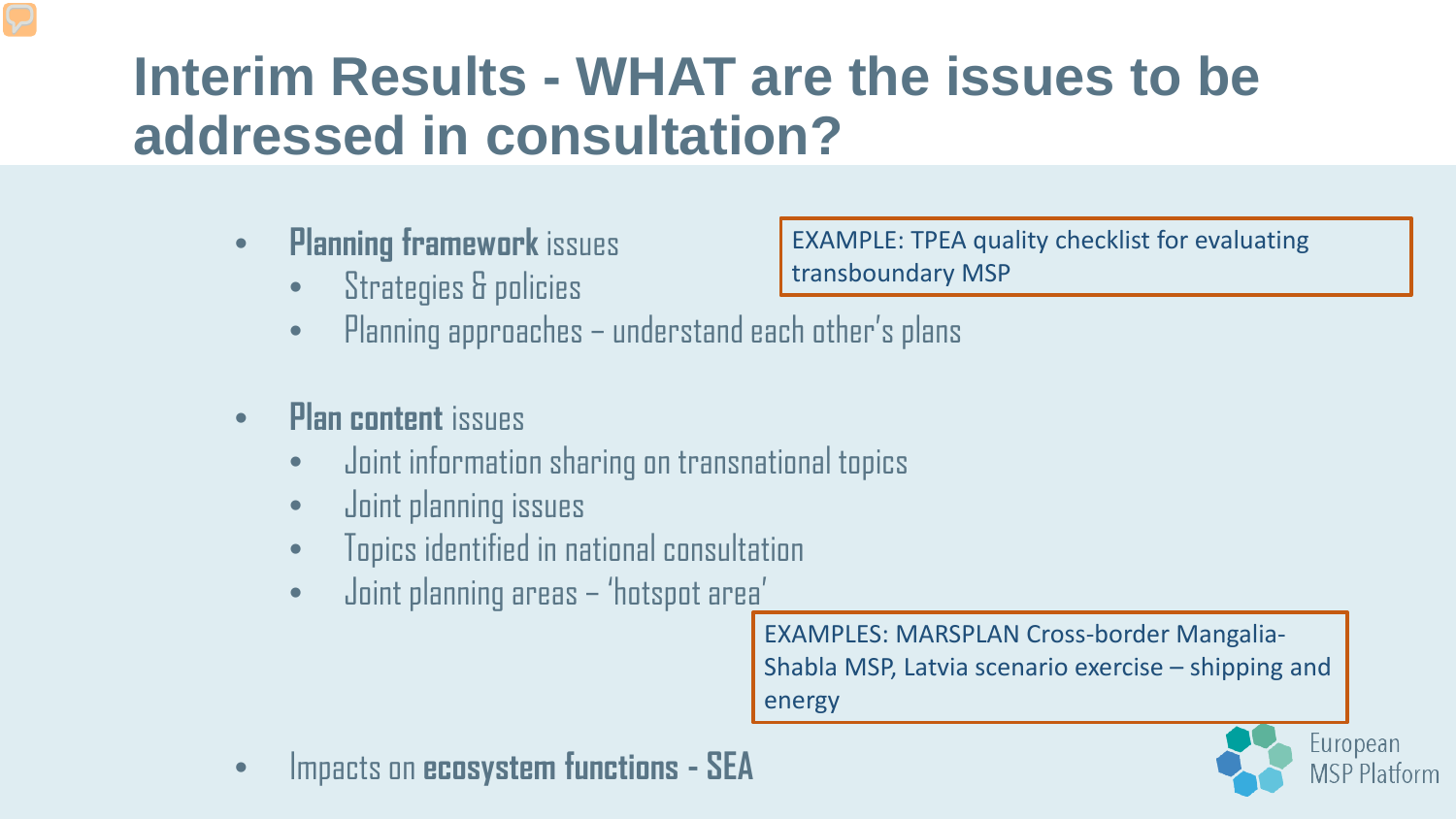### **Interim Results - WHEN do neighbouring countries need to be engaged?**

- **Early exchange** on what "kind" of MSP and process to be followed
- Timing with national consultation plus other counties timelines -> **timeline analysis**  EXAMPLE: North SEE timeline exercise
- Existing practice: continuous "informal" consultation (information exchange) in projects, but formal consultation done once plan is drafted with planning solutions
- **multiple consultations** on more detailed plan drafts + SEA -> **avoid "gaps" in information sharing**

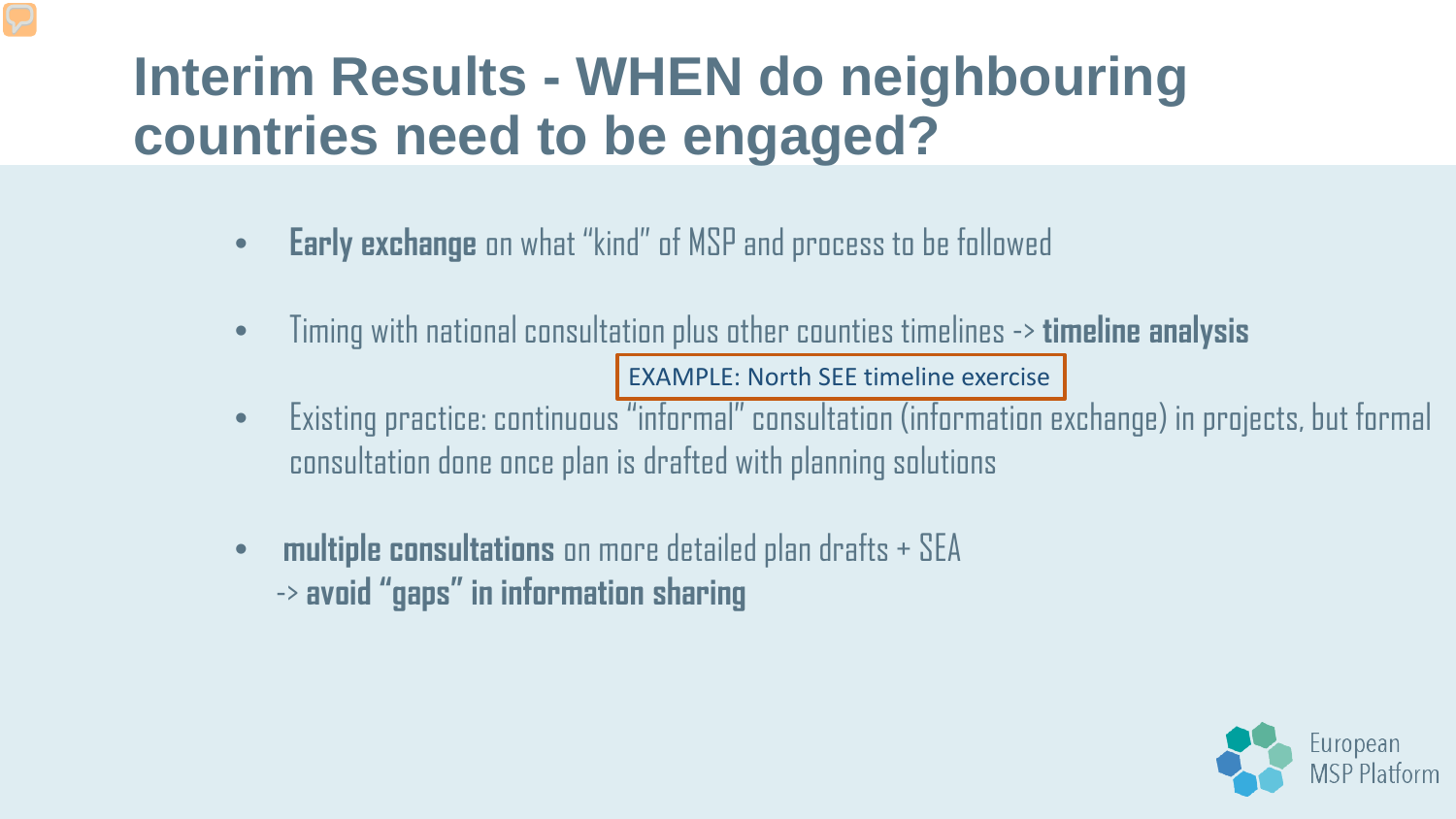#### **Interim Results - HOW can consultation be effectively carried out?**

**Give and take** of information – how to get targeted feedback

- Nature of consultation **formal**, official requests vs. **informal**exchange
- **Language, terminology & communication**  Glossaries, visual materials, comparative tables

EXAMPLE:

North SEE / Baltic LINes comparative tables of planning process & criteria

- **Information sharing formats**  draft plans, scenarios, geospatial information
- **Interaction formats**  meetings, drawing on maps, online participation tools
- **Collect and process feedback** what can be accommodated / used; what needs to be further investigated; what can be addressed in the future

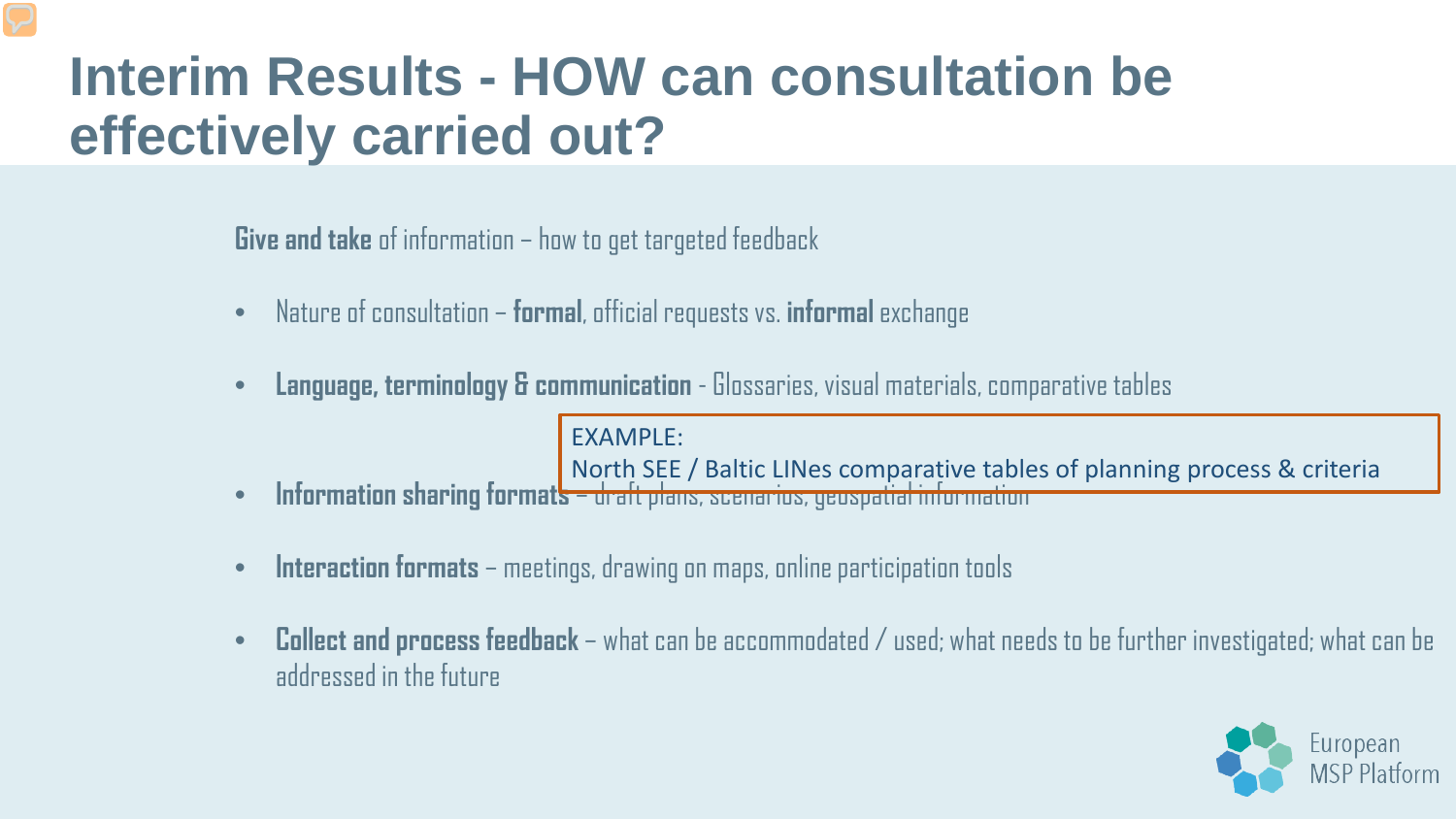### **Interim results – Main takeaways**

- Legal requirements set "minimum standard" -> but **benefits of going beyond to ensure plans are not in conflict** now or in the future
- **Cooperation can set the stage for consultation**  also with third countries -> information sharing, joint solution development and relationship building
- Including **secondary contacts and other stakeholders' perspectives** requires careful consideration by reacting country
- **Formal documented opinions** necessary for creating agreements and commitments